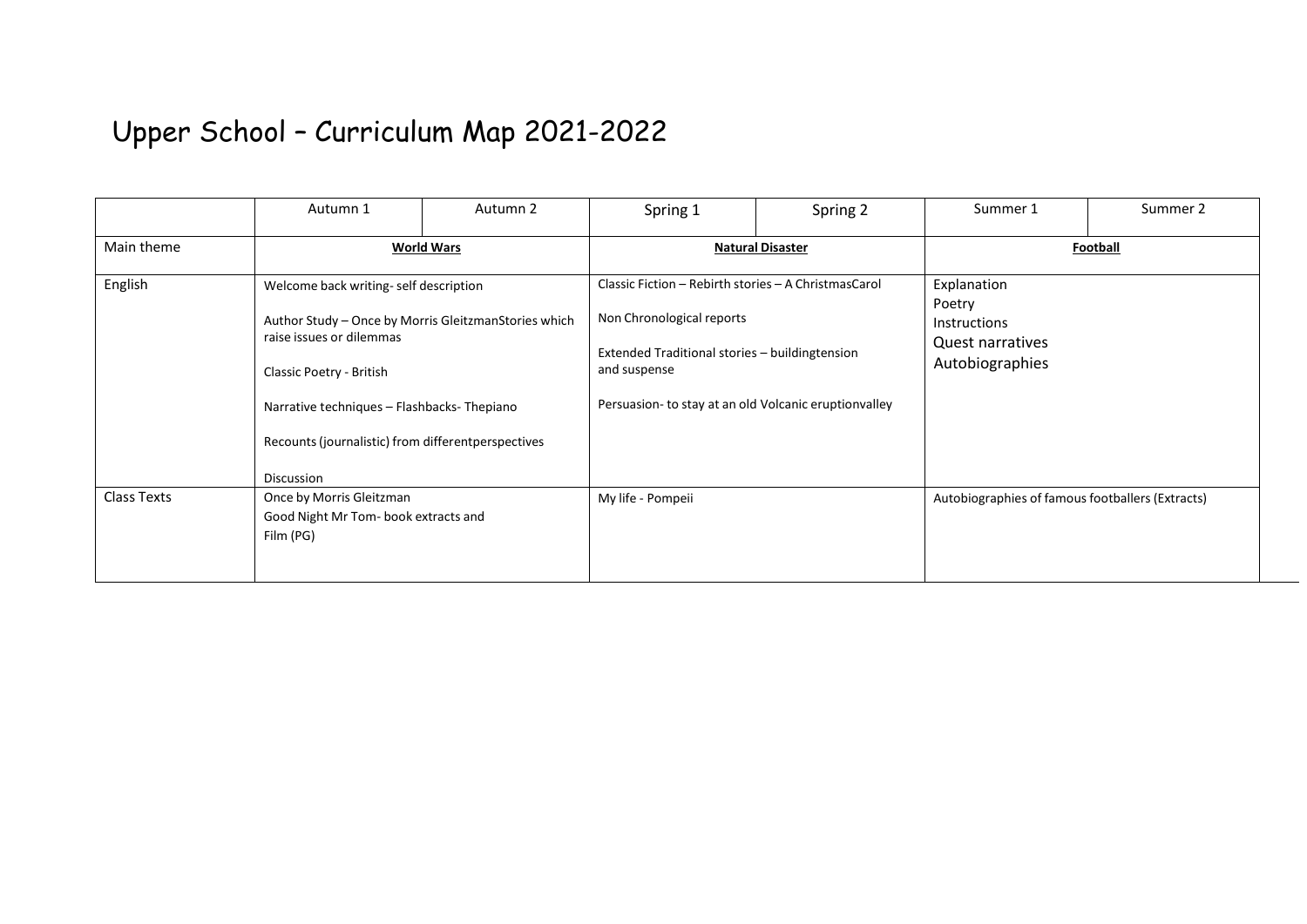| Science | Physics – Sound                                          | Chemistry – Reversible changes and                     | Biology – To understand evolution and inheritance                         |
|---------|----------------------------------------------------------|--------------------------------------------------------|---------------------------------------------------------------------------|
|         |                                                          | irreversible changes                                   |                                                                           |
|         | • Find patterns between the pitch of a sound             |                                                        | • Recognise that living thingshave changed over time                      |
|         | and features of the object that produced it.             | Compare and group together                             | and that fossils provide information about living                         |
|         | • Find patterns between the volume of a sound and        | everyday materials based on evidence from              | things that inhabited the Earth millions of years ago.                    |
|         | the strength of the vibrations that producedit.          | comparative and fair tests, includingtheir hardness,   | • Recognise that living things produce offspring of the                   |
|         | • Recognise that sounds get fainter as the               | solubility, conductivity (electrical and thermal), and | samekind, but normally offspring vary and are not                         |
|         | distance from the sound source increases.                | response to magnets.                                   | identical to their parents.                                               |
|         |                                                          | Understand how some materials will dissolve in liquid  | • Identify how animals and                                                |
|         |                                                          | to form a solution and describe how to recover a       | plants are adapted to suit their                                          |
|         | Chemistry - Electricity                                  | substance froma solution.                              | environment indifferent ways and that                                     |
|         |                                                          | Use knowledge of solids, liquids and gases to          | adaptation may lead toevolution.                                          |
|         | • Associate the brightness of a lamp or the volume of a  | decide how mixtures might beseparated, including       | raise questions about workingscientifically                               |
|         | buzzer with the number and voltageof cells used in the   | through filtering, sieving and evaporating.            | carry out scientific investigationsuse written and<br>verbal explanations |
|         | circuit.                                                 | Give reasons, based on evidence from                   | solve challenging problems report scientific                              |
|         | • Compare and give reasons for variations in how         | comparative and fair tests, for theparticular uses     | findings undertake practical work find links                              |
|         | components function, including the brightness of         | of everyday materials, including metals, wood and      | between scientifictechnologies                                            |
|         | bulbs, the loudness of buzzers and                       | plastic.                                               | use scientific vocabulary                                                 |
|         | the on/off position of switches.                         | Demonstrate that dissolving, mixingand changes         |                                                                           |
|         | • Use recognised symbols when representing asimple       | of state are reversible changes.                       | Biology - Understanding animals and humans                                |
|         | circuit in a diagram.<br>think independently             | Explain that some changes result in                    |                                                                           |
|         |                                                          | the formation of new materials, and that this kind of  | • Describe the differences in the life cycles of a                        |
|         | raise questions about working scientificallycarry        | change is not usually reversible, including changes    | mammal, an amphibian, an insect and a bird.                               |
|         | out scientific investigations                            | associated with burning, oxidisation and the action of | • Describe the life process of reproduction in some                       |
|         | use written and verbal explanationssolve                 | acid on bicarbonate of soda.                           | plants and animals.                                                       |
|         | challenging problems                                     |                                                        | • Describe how living things are classified into                          |
|         | report scientific findings                               |                                                        | broad groups according to common                                          |
|         | undertake practical work                                 | Physics - Light                                        | observable characteristics.                                               |
|         | find links between scientific technologiesuse scientific | Understand that light appears to travel in straight    | • Give reasons for classifying plants and animals based                   |
|         | vocabulary                                               | lines.                                                 | on specific characteristics.                                              |
|         |                                                          | Use the idea that light travels in straight lines to   | raise questions about working scientifically                              |
|         |                                                          | explain that objects are seen because they give outor  | carry out scientific investigations                                       |
|         |                                                          | reflect light into the eyes.                           | use written and verbal explanations                                       |
|         |                                                          | Use the idea that light travels in straight lines to   | solve challenging problems                                                |
|         |                                                          | explain why shadows have the same shape as the         | report scientific findings                                                |
|         |                                                          | objects that cast them, and to predict the size of     | undertake practical work                                                  |
|         |                                                          | shadows when the position of the light                 | find links between scientific technologies                                |
|         |                                                          | source changes.                                        | use scientific vocabulary                                                 |
|         |                                                          | Explain that we see things because light travels from  |                                                                           |
|         |                                                          | light sources to our eyes or from light sourcesto      |                                                                           |
|         |                                                          | objects and then to our eyes.                          |                                                                           |
|         |                                                          | raise questions about working scientifically           |                                                                           |
|         |                                                          | carry out scientific investigations                    |                                                                           |
|         |                                                          | use written and verbal explanations                    |                                                                           |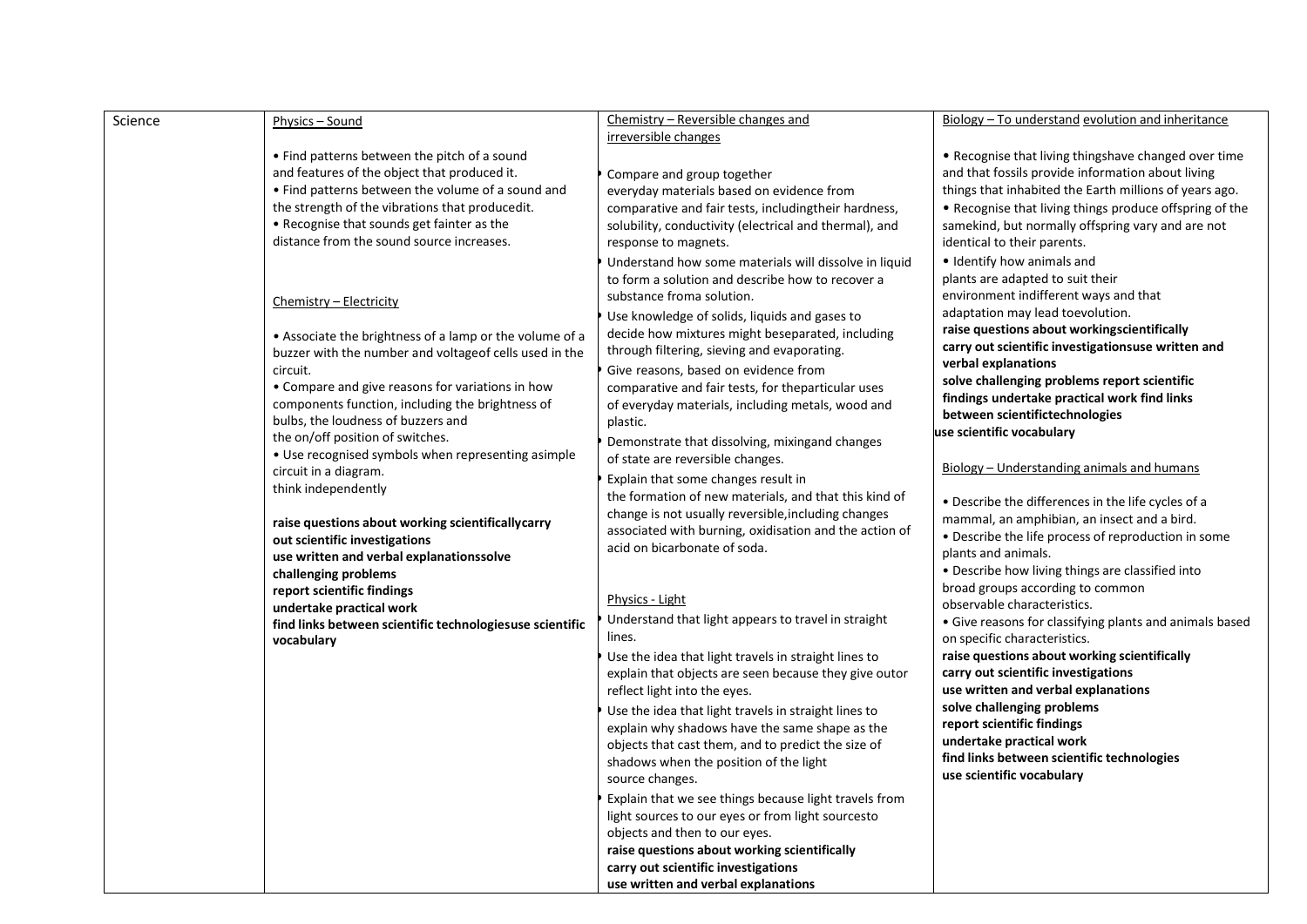|         |                                                                                                                                                                                                                                                                                                                                                                                                                                                                                                                                                                                                                                                                                                                                                                                                                                                                                                                                      | solve challenging problems<br>report scientific findings<br>undertake practical work<br>find links between scientific technologiesuse<br>scientific vocabulary                                                                                                                                                                                                                                                                                                                                         |                                                                                                                                                                                                                                                                                                                                                                                                                                                                                                                      |
|---------|--------------------------------------------------------------------------------------------------------------------------------------------------------------------------------------------------------------------------------------------------------------------------------------------------------------------------------------------------------------------------------------------------------------------------------------------------------------------------------------------------------------------------------------------------------------------------------------------------------------------------------------------------------------------------------------------------------------------------------------------------------------------------------------------------------------------------------------------------------------------------------------------------------------------------------------|--------------------------------------------------------------------------------------------------------------------------------------------------------------------------------------------------------------------------------------------------------------------------------------------------------------------------------------------------------------------------------------------------------------------------------------------------------------------------------------------------------|----------------------------------------------------------------------------------------------------------------------------------------------------------------------------------------------------------------------------------------------------------------------------------------------------------------------------------------------------------------------------------------------------------------------------------------------------------------------------------------------------------------------|
| History | World War I and II<br>· Select suitable sources of evidence<br>· Identify continuity and change in the history of the<br>locality of the school<br>• Describe the social, ethnic, cultural or religious<br>diversity of past society.<br>• Describe the characteristic features of the past,<br>including ideas, beliefs, attitudes andexperiences of<br>men, women and children.<br>· Identify periods of rapid change in history and<br>contrast them with times of relativelylittle change.<br>• Understand the concepts of continuity and<br>change over time, representing them, alongwith<br>evidence, on a time line.<br>• Use appropriate historical vocabulary to communicate,<br>including:<br>· dates, time period, era, chronology, continuity,<br>change, century, decade, legacy<br>• Use literacy, numeracy and computing skills<br>to an exceptional standard in order to<br>communicate information about the past. | Anglo-Saxons<br>-Use sources of evidence to deduce information about the<br>past.<br>-Select suitable sources of evidence, giving reasons for<br>choices.<br>Describe the characteristic features of the past, including<br>ideas, beliefs, attitudes and experiences of men, women<br>and children.<br>Use appropriate historical vocabulary to communicate,<br>including:<br>• dates • time period<br>• era • chronology<br>$\bullet$ continuity $\bullet$ change<br>• century • decade<br>• legacy. | <b>History of football</b><br>• Use original ways to present information<br>and ideas.<br>• Use sources of information to form<br>• testable hypotheses about the past.<br>• Refine lines of enquiry as appropriate.<br>• Use dates and terms accurately in<br>describing events.<br>To interpret and compare sources<br>To explain events of the past<br>To use chronological language<br>To use chronology<br>To use historical vocabulary<br>To gather evidence<br>To ask historical questions To question events |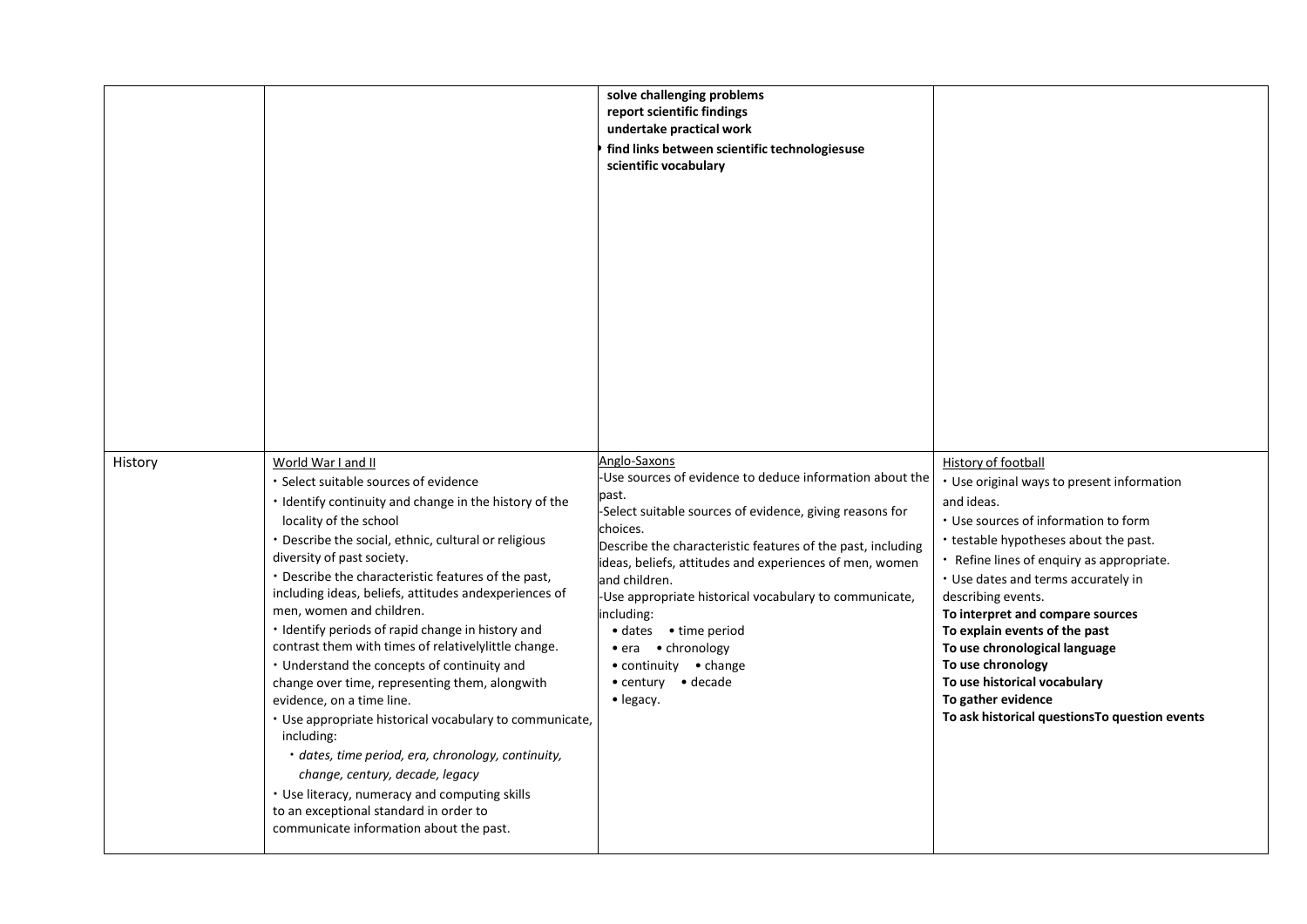| Geography | London during World War II<br>Understand some of the reasonsfor<br>geographical similarities and differences<br>between countries.<br>• Name and locate some of the countries and cities of<br>the world and their identifying human and physical<br>characteristics, including hills, mountains, rivers, key<br>topographical features and land-use patterns; and<br>understand<br>how some of these aspects have changedover time<br>• Describe geographical diversity across<br>the world.<br>• Analyse and give views on the effectiveness of<br>different geographicalrepresentations of a location<br>(such as aerial images compared with maps and<br>topological maps - as in London's Tube map). | <b>Natural Disasters</b><br>• Identify and describe how the physical<br>features affect the human activity within a location.<br>• Use a range of geographical resources to give detailed<br>descriptions and opinions of the characteristic features<br>of a location<br>. Name and locate some of the countries and cities<br>of the world and their identifying human and<br>physical characteristics, including hills, mountains,<br>rivers, key topographical features and land-use<br>patterns; and understand how some of these<br>aspects have changed over time<br>. Describe how locations around the world are<br>changing and explain some of the reasons for change.<br>· physical geography, including: climate zones,<br>biomes and vegetation belts, rivers, mountains,<br>volcanoes andearthquakes and the water cycle.<br>• Use the eight points of a compass, four-figure grid<br>references, symbols and a key (that uses standard<br>Ordnance Survey symbols) to communicate knowledge<br>ofthe United Kingdom and the world. | lThe UK<br>Name and locate counties and cities of the United<br>Kingdom, geographical regions and their identifying<br>human and physical characteristics, including hills,<br>mountains, cities, rivers, key topographical features and<br>land-use patterns; and understand how some of these<br>aspects have changed over time. |
|-----------|-----------------------------------------------------------------------------------------------------------------------------------------------------------------------------------------------------------------------------------------------------------------------------------------------------------------------------------------------------------------------------------------------------------------------------------------------------------------------------------------------------------------------------------------------------------------------------------------------------------------------------------------------------------------------------------------------------------|----------------------------------------------------------------------------------------------------------------------------------------------------------------------------------------------------------------------------------------------------------------------------------------------------------------------------------------------------------------------------------------------------------------------------------------------------------------------------------------------------------------------------------------------------------------------------------------------------------------------------------------------------------------------------------------------------------------------------------------------------------------------------------------------------------------------------------------------------------------------------------------------------------------------------------------------------------------------------------------------------------------------------------------------------|------------------------------------------------------------------------------------------------------------------------------------------------------------------------------------------------------------------------------------------------------------------------------------------------------------------------------------|
|-----------|-----------------------------------------------------------------------------------------------------------------------------------------------------------------------------------------------------------------------------------------------------------------------------------------------------------------------------------------------------------------------------------------------------------------------------------------------------------------------------------------------------------------------------------------------------------------------------------------------------------------------------------------------------------------------------------------------------------|----------------------------------------------------------------------------------------------------------------------------------------------------------------------------------------------------------------------------------------------------------------------------------------------------------------------------------------------------------------------------------------------------------------------------------------------------------------------------------------------------------------------------------------------------------------------------------------------------------------------------------------------------------------------------------------------------------------------------------------------------------------------------------------------------------------------------------------------------------------------------------------------------------------------------------------------------------------------------------------------------------------------------------------------------|------------------------------------------------------------------------------------------------------------------------------------------------------------------------------------------------------------------------------------------------------------------------------------------------------------------------------------|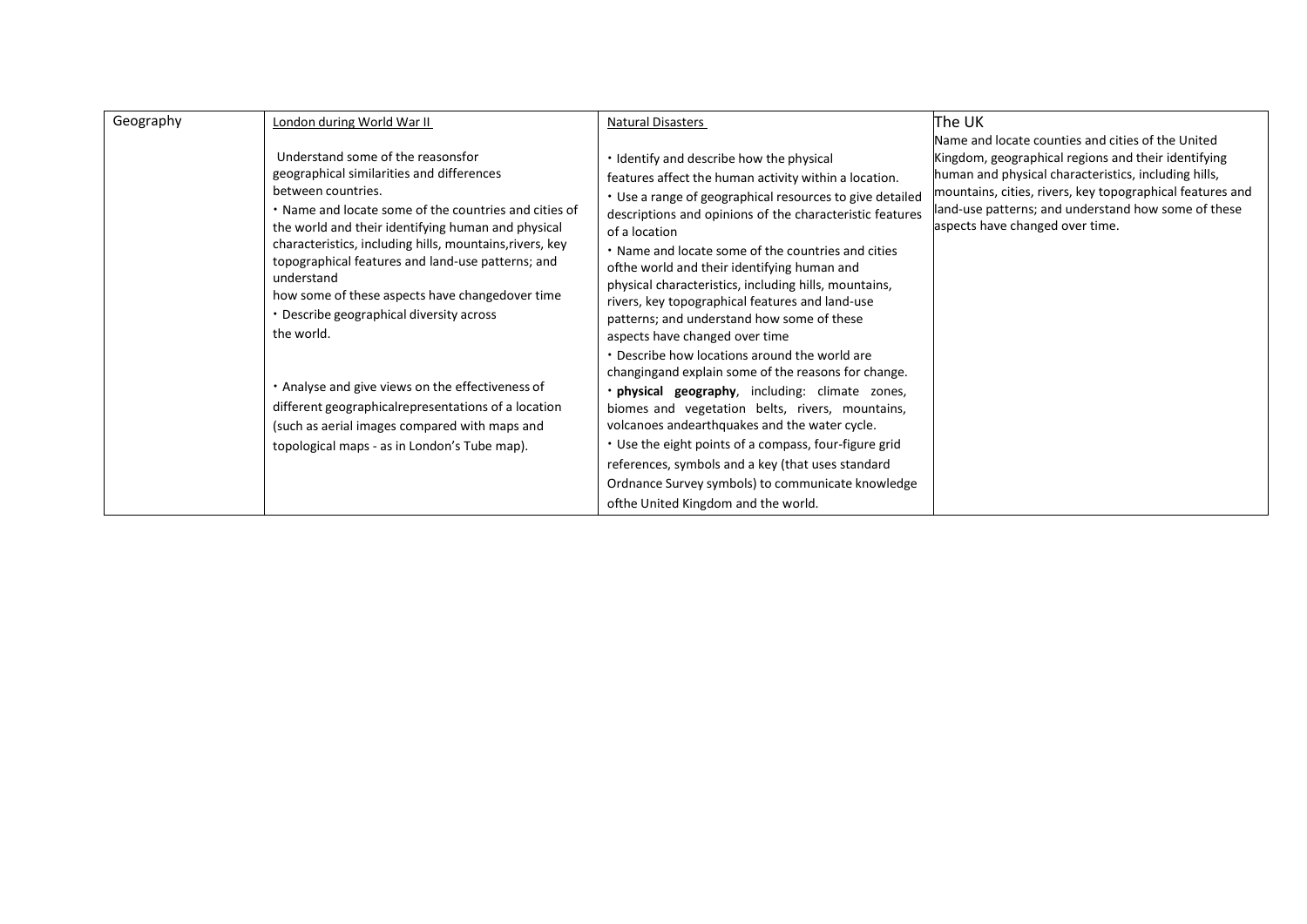| Design and<br>Technology | <b>Anderson Shelters</b><br>To explore and compare product design<br>To construct and assemble products<br>To design with a purpose<br>To evaluate, refine and improve                                                                       | Earthquake proof building<br>• Cut materials with precision and refine<br>the finish with appropriate tools (such as<br>sanding wood after cutting or a more precise scissor cut<br>after roughly cutting out a shape).<br>• Show an understanding of the qualities of<br>materials to choose appropriate tools tocut and<br>shape (such as the nature of fabric may require<br>sharper scissors than would be used to cut paper).<br>• Create innovative designs that improveupon<br>existing products<br>• Evaluate the design of products so as<br>to suggest improvements to theuser<br>experience.<br>To use cutting techniques<br>To use mechanics (and apply coding KS2)To<br>construct and assemble products<br>To design with a purpose<br>To evaluate, refine and improve | Textiles<br>· Show precision<br>in techniques.<br>• Choose from a range of stitching<br>techniques.<br>• Combine previously learned techniquesto<br>create pieces.<br>• Create objects (such as a cushion)<br>that employ a seam allowance.<br>· Join textiles<br>with a combination of stitching<br>techniques (such as back stitch for seams andrunning<br>stitch to attach decoration).<br>• Use the qualities of materials to<br>create suitable visual and tactile effects inthe<br>decoration of textiles (such as a<br>soft decoration for comfort on a cushion<br>To use cutting techniques<br>To use modify and create textiles To<br>construct and assemble productsTo<br>design with a purpose<br>To evaluate, refine and improve |
|--------------------------|----------------------------------------------------------------------------------------------------------------------------------------------------------------------------------------------------------------------------------------------|-------------------------------------------------------------------------------------------------------------------------------------------------------------------------------------------------------------------------------------------------------------------------------------------------------------------------------------------------------------------------------------------------------------------------------------------------------------------------------------------------------------------------------------------------------------------------------------------------------------------------------------------------------------------------------------------------------------------------------------------------------------------------------------|----------------------------------------------------------------------------------------------------------------------------------------------------------------------------------------------------------------------------------------------------------------------------------------------------------------------------------------------------------------------------------------------------------------------------------------------------------------------------------------------------------------------------------------------------------------------------------------------------------------------------------------------------------------------------------------------------------------------------------------------|
| Art                      | Sketching buildings in London<br>Use different harnesses of pencil to showtone, line and<br>texture<br>Annotate sketchesSketch<br>lightly<br>Use shading to show light and shadow<br>Use hatching and cross hatching to showtone and texture | Painting<br>• Sketch (lightly) before painting to combine<br>line and colour.<br>• Create a colour palette based upon colours<br>observed in the natural or built world.<br>• Use the qualities of watercolour and acrylic<br>paints to create visually interesting pieces.<br>• Combine colours, tones and tints to enhance<br>the mood of a piece.<br>• Use brush techniques and the qualities of<br>paint to create texture.<br>• Develop a personal style of painting, drawing<br>upon ideas from other artists.                                                                                                                                                                                                                                                                | Football- Create footballl<br>Logos/shirts/memorabiliaTextiles<br>Shape and stitch materialsUse cross stitch and back<br>stitch<br>Colour fabric<br>• Create weavings                                                                                                                                                                                                                                                                                                                                                                                                                                                                                                                                                                        |